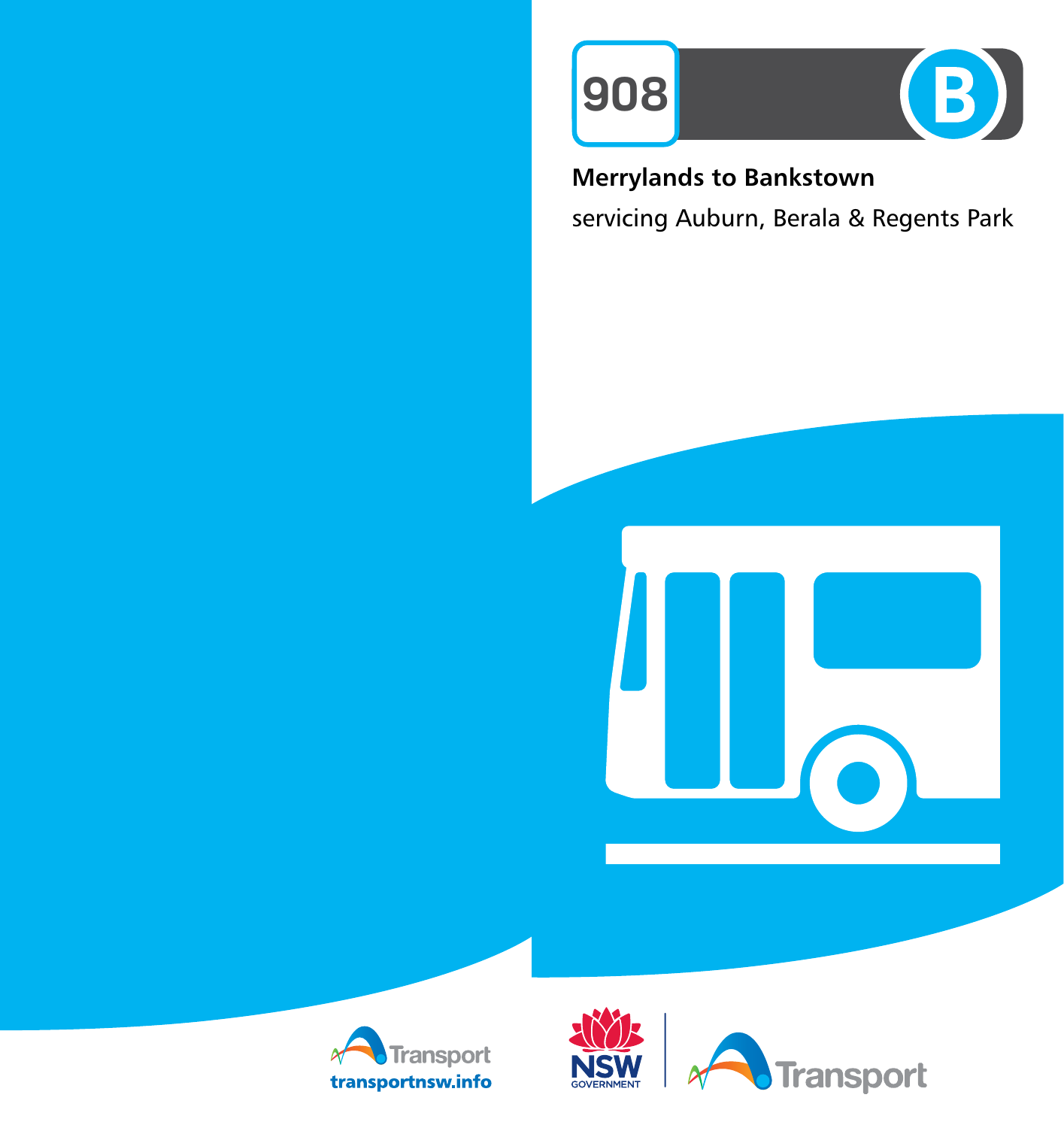### How to use this timetable

This timetable provides a snap shot of service information in 24-hour time (e.g. 5am =  $05:00$ , 5pm =  $17:00$ ). Information contained in this timetable is subject to change without notice. Please note that timetables do not include minor stops, additional trips for special events, short term changes, holiday timetable changes, real-time information or any disruption alerts.

For the most up-to-date times, use the Trip Planner or Departures on **transportnsw.info**

## Real-time trip planning

You can plan your trip with real-time information using the Trip Planner or Departures on transportnsw.info or by downloading travel apps on your smartphone or tablet.

The Trip Planner, Departures and travel apps offer various features:

- favourite your regular trips
- see where your service is on the route
- get estimated pick up and arrival times
- receive service updates
- find nearby stations, stops, wharves and routes
- check accessibility information.

Find the latest apps at **transportnsw.info/apps**

### Accessible services

All new buses are wheelchair-accessible with low-level floors and space for wheelchairs, prams or strollers. Look for the  $\mathbb{S}$  symbol in this timetable. Some older buses may not have all the features you need. There will be more accessible services as older buses are replaced.

We try to make sure accessible buses run as intended. If an accessible bus is not available for a scheduled route, we apologise for the inconvenience.

#### Who is providing my bus services?

The bus services shown in this timetable are run by Transdev NSW.

### Fares

To travel on public transport in Sydney and surrounding regions, an Opal card is the cheapest and easiest ticket option.

An Opal card is a smartcard you keep and reuse. You put credit onto the card then tap on and tap off to pay your fares throughout Sydney, the Blue Mountains, Central Coast, Hunter and Illawarra, along with Intercity Trains in the Southern Highlands and South Coast.

Fares are based on:

- the type of Opal card you use
- the distance you travel from tap on to tap off
- the mode of transport you choose
- any Opal benefits such as discounts and capped fares that apply.

Find out about Opal fares and benefits at **transportnsw.info/opal**

## Which Opal card is right for you?

Adult – For customers 16 years and over who are not entitled to any concessions.

Child/Youth – For children aged 4-15 and eligible secondary students.

Gold Senior/Pensioner – For eligible NSW and interstate seniors, pensioners, war widows/ers and asylum seekers.

Concession – For eligible tertiary students, job seekers, apprentices and trainees.

#### How to apply

You can get an Adult and Child/Youth Opal cards over the counter at thousands of Opal retailers that display the Opal sign  $\bigcirc$ . To find your nearest retailer or order online, visit **transportnsw.info/opal**

If you are eligible to travel with concession fares you can apply for a Gold Senior/Pensioner or Concession Opal card. Visit **transportnsw.info/opal** or call **13 67 25 (13 OPAL)** for more information.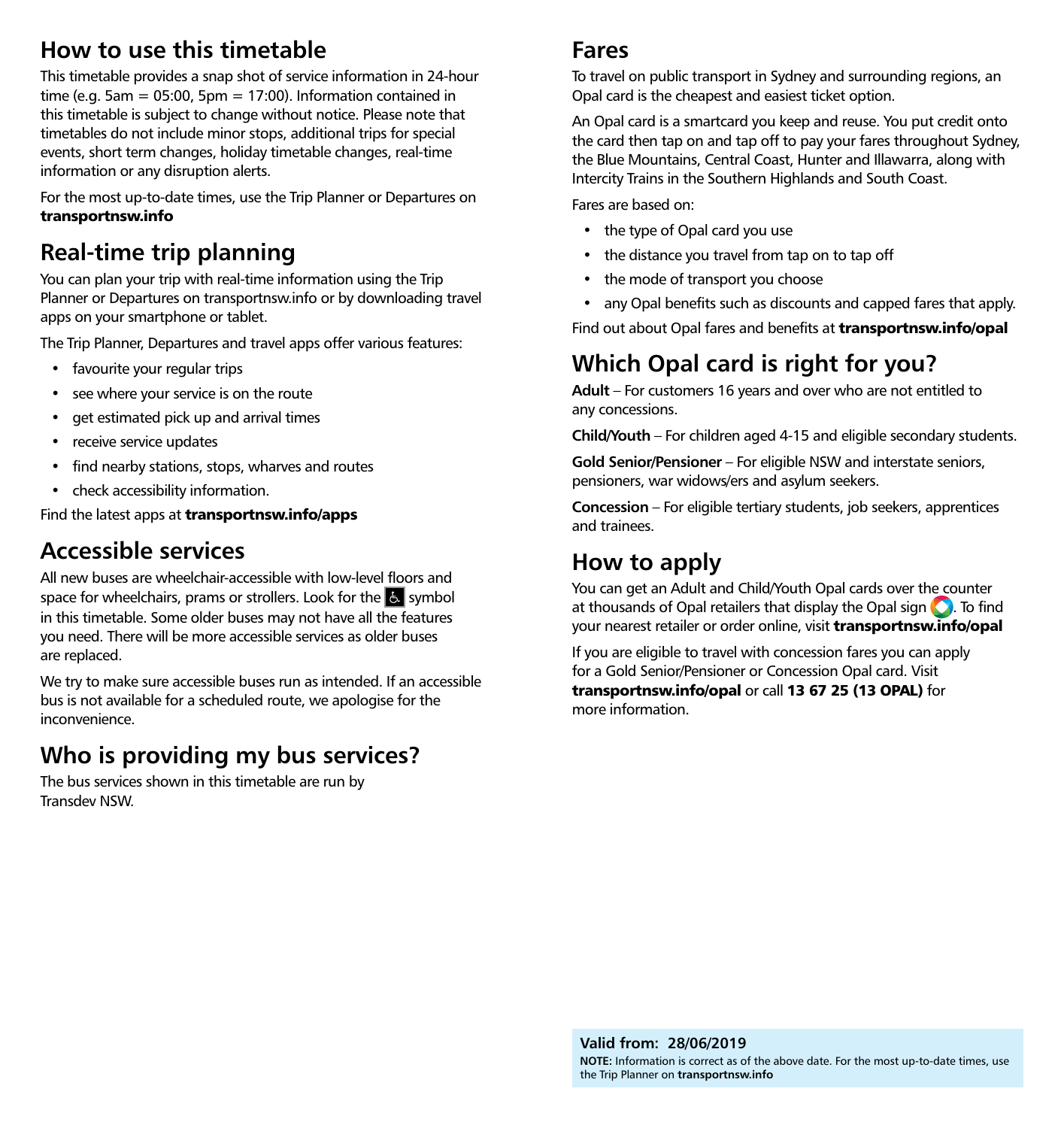## Explanation of definitions and symbols

| M | Bus diverts from Auburn Rd via L Mary R Park R South to<br>Auburn Station, stopping at station side. |
|---|------------------------------------------------------------------------------------------------------|
|   | Bus operates on school days only.                                                                    |
| X | Change buses at Auburn Station for travel to<br>South Granville.                                     |
| W | Bus commences from corner Clyde Street & Stafford Street<br>3 minutes earlier.                       |
| G | Bus operates on school days only terminating<br>at Granville South H.S                               |
|   | Wheelchair Accessible.                                                                               |

### Timing points

- A Merrylands Station
- **B** Granville TAFE William Street
- C Rawson Road & Excelsior Street
- D Clyde Street & Mona Street
- **E** Auburn Station South Parade
- **F** Auburn Hospital Hargrave Road
- G Berala Station Campbell Street
- **H** Regents Park Station Amy Street
- **I** Ferrier Road & Auburn Road
- **D** Bankstown Central
- K Bankstown Interchange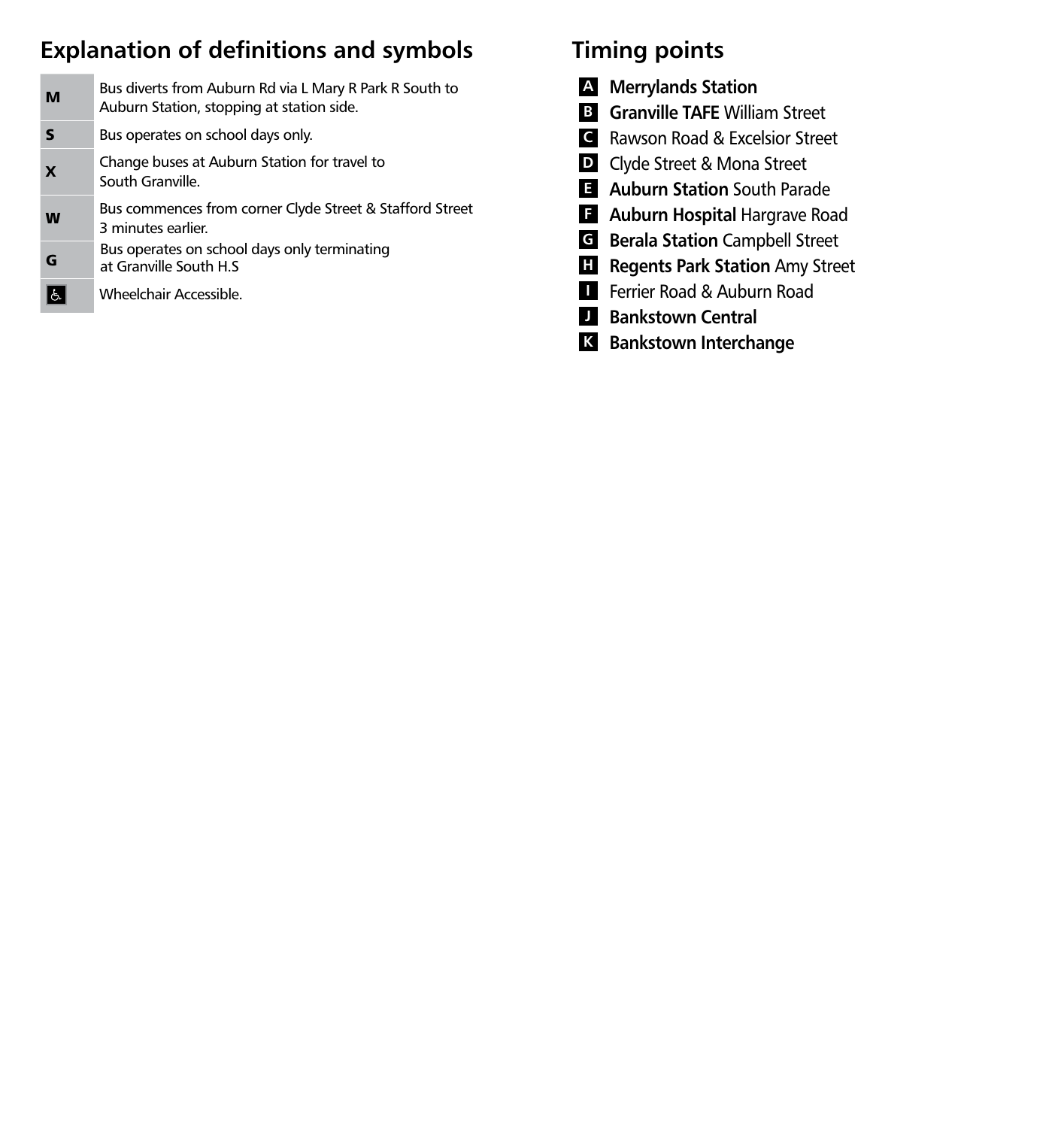|              | <b>Monday to Friday</b>                | $\overline{6}$ |                          | $\vert$ & | $\mathbb{P}$             | $\boxed{6}$ |       | န္    | $\phi$ | હિ.   | န္     | $\boxed{6}$ |
|--------------|----------------------------------------|----------------|--------------------------|-----------|--------------------------|-------------|-------|-------|--------|-------|--------|-------------|
| map<br>ref   | <b>Route Number</b>                    | 908            | 908                      | 908       | 908                      | 908         | 908   | 908   | 908    | 908   | 908    | 908         |
| A            | <b>Merrylands Station</b>              |                | $\overline{\phantom{m}}$ | 07:25     | SO7:50                   | 08:35       | 09:05 | 10:05 | 11:05  | 12:05 | 13:05  | 14:05       |
| B            | <b>Granville TAFE William Street</b>   |                |                          | 07:30     | S07:55                   | 08:40       | 09:10 | 10:10 | 11:10  | 12:10 | 13:10. | 14:10       |
| $\mathsf{C}$ | Rawson Road & Excelsior Street         | -              | 07:27                    | 07:39     | —                        | 08:49       | 09:19 | 10:19 | 11:19  | 12:19 | 13:19  | 14.19       |
| D            | Clyde Street & Mona Street             | W06:49         | 07:35                    | 07:46     | $\qquad \qquad$          | 08:56       | 09:26 | 10:26 | 11:26  | 12:26 | 13:26  | 14:26       |
| E            | <b>Auburn Station South Parade</b>     | 06:55          | 07:50                    | 07:54     | $\overline{\phantom{0}}$ | 09.04       | 09:34 | 10:34 | 11:34  | 12.34 | 13:34  | 14.34       |
| E            | <b>Auburn Hospital Hargrave Road</b>   | 06:58          | $\overline{\phantom{m}}$ | 07:58     | $\qquad \qquad -$        | 09:08       | 09:38 | 10:38 | 11:38  | 12:38 | 13:38  | 14:38       |
| G            | <b>Berala Station Campbell Street</b>  | 07:06          | $\overline{\phantom{m}}$ | 08:06     | $\qquad \qquad -$        | 09:16       | 09:46 | 10:46 | 11:46  | 12:46 | 13:46  | 14:46       |
| Ш            | <b>Regents Park Station Amy Street</b> | 07:14          | $\overline{\phantom{m}}$ | 08:14     | $\qquad \qquad -$        | 09:24       | 09:54 | 10:54 | 11:54  | 12:54 | 13:54  | 14:54       |
| Ш            | Ferrier Road & Auburn Road             | 07:22          | $\overline{\phantom{m}}$ | 08:22     | $\qquad \qquad -$        | 09.32       | 10:02 | 11:02 | 12:02  | 13:02 | 14:02  | 15:02       |
| IJ           | <b>Bankstown Central</b>               | 07:35          | $\overline{\phantom{m}}$ | 08:40     | $\qquad \qquad -$        | 09:47       | 10:15 | 11:15 | 12:15  | 13:15 | 14:15  | 15:15       |
| K            | <b>Bankstown Interchange</b>           | 07:38          | $\overline{\phantom{0}}$ | 08:43     | $\qquad \qquad -$        | 09:50       | 10:18 | 11:18 | 12:18  | 13:18 | 14:18  | 15:18       |

|              | Monday to Friday (continued)           |       |       | <sub>6</sub> | <sub>6</sub> |       | e     |
|--------------|----------------------------------------|-------|-------|--------------|--------------|-------|-------|
| map<br>ref   | <b>Route Number</b>                    | 908   | 908   | 908          | 908          | 908   | 908   |
| A            | <b>Merrylands Station</b>              | 14:50 | 15:35 | 16:35        |              | 17:45 |       |
| B            | <b>Granville TAFE William Street</b>   | 14:55 | 15:40 | 16:39        |              | 17:49 |       |
| $\mathsf{C}$ | Rawson Road & Excelsior Street         | 15:04 | 15:49 | 16:47        |              | 17:57 |       |
| D            | Clyde Street & Mona Street             | 15:11 | 15:56 | 16:54        | -            | 18:04 |       |
| E            | <b>Auburn Station South Parade</b>     | 15:24 | 16:04 | 17:02        | 17:37        | 18:12 | 18:32 |
| F.           | <b>Auburn Hospital Hargrave Road</b>   | 15:28 | 16:08 | 17:06        | 17:41        | 18:16 | 18:36 |
| G            | <b>Berala Station Campbell Street</b>  | 15:36 | 16:16 | 17:13        | 17:48        | 18:23 | 18:43 |
| н            | <b>Regents Park Station Amy Street</b> | 15:44 | 16:24 | 17:20        | 17:55        | 18:30 | 18:50 |
|              | Ferrier Road & Auburn Road             | 15:52 | 16:32 | 17:28        |              |       |       |
| IJ           | <b>Bankstown Central</b>               | 16:07 | 16:47 | 17:43        |              |       |       |
| K            | <b>Bankstown Interchange</b>           | 16:10 | 16:50 | 17:46        |              |       |       |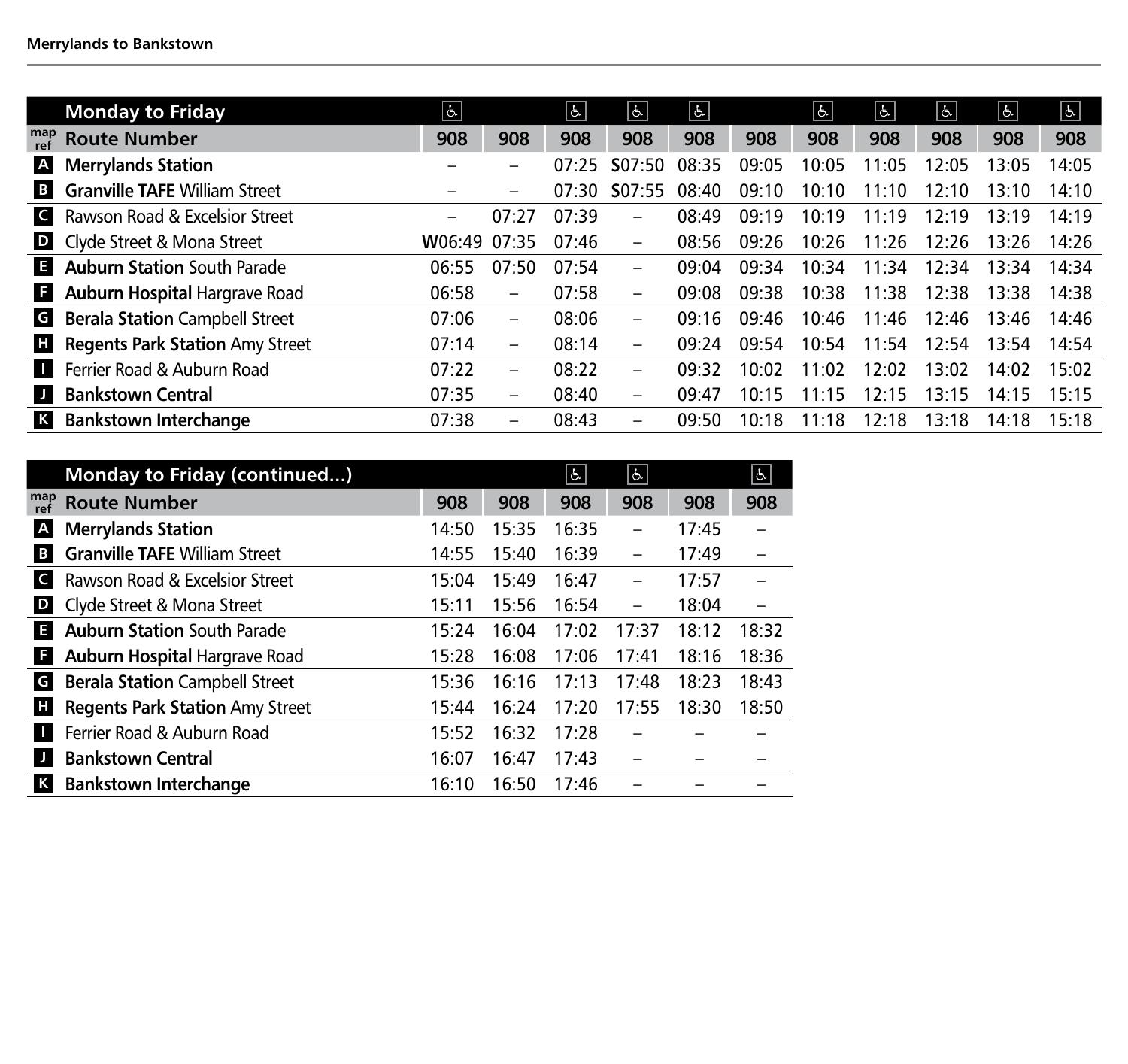|              | Saturday                               | $\Delta$ | $\sigma$ | $\boxed{d}$ | $\mathfrak{F}$ | હિ $\vert$ | $\mathfrak{S}$ | L.    | $\mathfrak{S}% _{A}^{\alpha\beta}$ | $\overline{a}$ | $\boxed{6}$       |
|--------------|----------------------------------------|----------|----------|-------------|----------------|------------|----------------|-------|------------------------------------|----------------|-------------------|
| map<br>ref   | <b>Route Number</b>                    | 908      | 908      | 908         | 908            | 908        | 908            | 908   | 908                                | 908            | 908               |
| I A          | <b>Merrylands Station</b>              |          |          | 09:35       | 10:35          | 11:32      | 12:32          | 13:32 | 14:32                              | 15:32          |                   |
| B            | <b>Granville TAFE William Street</b>   |          |          | 09:40       | 10:40          | 11:37      | 12:37          | 13:37 | 14:37                              | 15:37          |                   |
| $\mathsf{C}$ | Rawson Road & Excelsior Street         | 07:49    | 08:49    | 09:49       | 10:49          | 11:46      | 12:46          | 13:46 | 14:46                              | 15:46          |                   |
| D            | Clyde Street & Mona Street             | 07:56    | 08:56    | 09:56       | 10:56          | 11:53      | 12:53          | 13:53 | 14:53                              | 15:53          | $\qquad \qquad -$ |
| E            | <b>Auburn Station South Parade</b>     | 08:04    | 09:04    | 10:04       | 11:04          | 12:01      | 13:01          | 14:01 | 15:01                              | 16:01          | 17:34             |
| IF.          | <b>Auburn Hospital Hargrave Road</b>   | 08:08    | 09:08    | 10:08       | 11:08          | 12:05      | 13:05          | 14:05 | 15:05                              | 16:05          | 17:38             |
| G            | <b>Berala Station Campbell Street</b>  | 08:16    | 09:16    | 10:16       | 11:16          | 12:13      | 13:13          | 14:13 | 15:13                              | 16:13          | 17:46             |
| Ш            | <b>Regents Park Station Amy Street</b> | 08:24    | 09:24    | 10:24       | 11:24          | 12:21      | 13:21          | 14:21 | 15:21                              | 16:21          | 17.54             |
| ш            | Ferrier Road & Auburn Road             | 08:32    | 09:32    | 10:32       | 11:32          | 12:29      | 13:29          | 14:29 | 15:29                              | 16:29          |                   |
| D            | <b>Bankstown Central</b>               | 08:47    | 09:47    | 10:47       | 11:47          | 12:44      | 13:44          | 14:44 | 15:44                              | 16:44          |                   |
| l K          | <b>Bankstown Interchange</b>           | 08:50    | 09:50    | 10:50       | 11:50          | 12:47      | 13:47          | 14:47 | 15:47                              | 16:47          |                   |

|              | <b>Sunday &amp; Public Holidays</b>    | န္    | န္                 | $\boxed{d}$ | န $\mid$ | $ \mathbf{f}$ | $\overline{6}$ | $ \mathbf{f} $ | હે.   | &     | $\lceil$ & $\rceil$ |
|--------------|----------------------------------------|-------|--------------------|-------------|----------|---------------|----------------|----------------|-------|-------|---------------------|
| map<br>ref   | <b>Route Number</b>                    | 908   | 908                | 908         | 908      | 908           | 908            | 908            | 908   | 908   | 908                 |
| $\mathbf{A}$ | <b>Merrylands Station</b>              |       |                    | 09.45       | 10:45    | 11:45         | 12:45          | 13:45          | 14:45 | 15:45 | 16.15               |
|              | <b>B</b> Granville TAFE William Street |       |                    | 09:50       | 10:50    | 11:50         | 12:50          | 13:50          | 14:50 | 15:50 | 16:20               |
|              | Rawson Road & Excelsior Street         |       |                    | 09.59       | 10:59    | 11:59         | 12:59          | 13:59          | 14:59 | 15.59 | 16.29               |
|              | <b>D</b> Clyde Street & Mona Street    |       | W08:46W09:36 10:06 |             | 11:06    | 12:06         | 13:06          | 14:06          | 15:06 | 16:06 |                     |
| E.           | <b>Auburn Station South Parade</b>     | 08.54 | 09.44              | 10:14       | 11.14    | 12:14         | 13:14          | 14:14          | 15:14 | 16.14 | $\equiv$            |
| F.           | <b>Auburn Hospital Hargrave Road</b>   | -     | 09:48              | 10:18       | 11:18    | 12:18         | 13:18          | 14:18          | 15:18 | 16:18 |                     |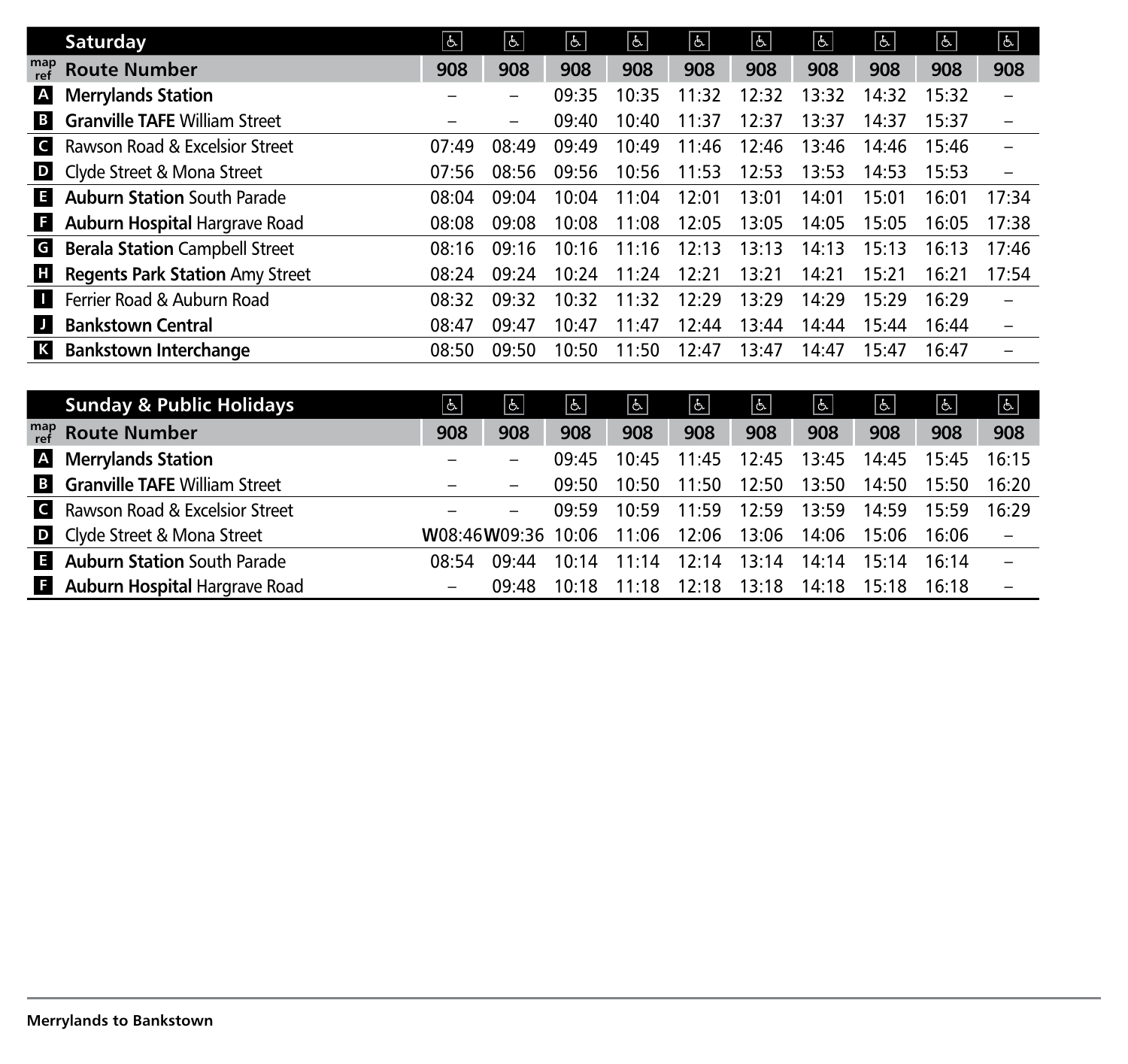|              | <b>Monday to Friday</b>                | $\left  \mathbf{P} \right $ | $\frac{1}{2}$ | $ \mathbf{e} $ | $\overline{6}$    |       |       | $\sigma$ | $ \mathbf{f} $ | $\sigma$ | $ \mathbf{f} $ |       |
|--------------|----------------------------------------|-----------------------------|---------------|----------------|-------------------|-------|-------|----------|----------------|----------|----------------|-------|
| map<br>ref   | <b>Route Number</b>                    | 908                         | 908           | 908            | 908               | 908   | 908   | 908      | 908            | 908      | 908            | 908   |
| K            | <b>Bankstown Interchange</b>           |                             |               |                | -                 | 07:25 | 08:33 | 09:35    | 10:35          | 11:35    | 12.35          | 13:35 |
| IJ           | <b>Bankstown Central</b>               |                             |               |                | -                 | 07:28 | 08:36 | 09:38    | 10:38          | 11:38    | 12:38          | 13:38 |
| Ш            | Ferrier Road & Auburn Road             |                             |               |                | —                 | 07:37 | 08:45 | 09:47    | 10:47          | 11:47    | 12:47          | 13:47 |
| Ш            | <b>Regents Park Station Amy Street</b> | 06:26                       | 06:51         | 07:21          | -                 | 07:51 | 08:56 | 09:56    | 10:56          | 11:56    | 12:56          | 13:56 |
| G            | <b>Berala Station Campbell Street</b>  | 06:34                       | 06:59         | 07:29          | -                 | 07.59 | 09:04 | 10:04    | 11:04          | 12:04    | 13:04          | 14:04 |
| E            | <b>Auburn Hospital Hargrave Road</b>   | 06:41                       | 07:06         | 07:36          | $\qquad \qquad -$ | 08:06 | 09:11 | 10:11    | 11:11          | 12:1     | 13:11          | 14:11 |
| В            | <b>Auburn Station, South Pde</b>       | 06:49                       | 07:14         |                | 07:49 G08:00      | 08:19 | 09:19 | 10:19    | 11:19          | 12:19    | 13.19          | 14:19 |
| D            | Clyde Street & Mona Street             | 06:55                       | 07:20         |                | 07:55 G08:06      | 08:25 | 09:25 | 10:25    | 11.25          | 12:25    | 13.25          | 14.25 |
| $\mathsf{C}$ | Rawson Road & Excelsior Street         | 07:02                       | 07:27         |                | 08:02 G08:18      | 08:32 | 09:32 | 10:32    | 11.32          | 12.32    | 13.32          | 14:32 |
| B            | <b>Granville TAFE William Street</b>   | 07:12                       | 07:37         | 08:12          | $\qquad \qquad -$ | 08:45 | 09:45 | 10:42    | 11:42          | 12:42    | 13:42          | 14:42 |
| A            | <b>Merrylands Station</b>              | 07:20                       | 07:45         | 08:20          | -                 | 08:55 | 09:55 | 10:50    | 11:50          | 12:50    | 13:50          | 14:50 |

|              | Monday to Friday (continued)           |        | $\sigma$ |       | $ \mathbf{e} $ | $\lfloor 6 \rfloor$ |
|--------------|----------------------------------------|--------|----------|-------|----------------|---------------------|
| map<br>ref   | <b>Route Number</b>                    | 908    | 908      | 908   | 908            | 908                 |
| K            | <b>Bankstown Interchange</b>           | 14:35  | 15:05    | 16:20 | 16:55          | 17:50               |
| IJ           | <b>Bankstown Central</b>               | 14:38  | 15:08    | 16:23 | 16:58          | 17:53               |
| п            | Ferrier Road & Auburn Road             | 14:47  | 15:19    | 16:34 | 17:06          | 18:01               |
| Ш            | <b>Regents Park Station Amy Street</b> | 14:56  | 15:28    | 16:43 | 17:15          | 18:10               |
| G            | <b>Berala Station Campbell Street</b>  | 15:04  | 15:36    | 16:51 | 17:22          | 18:17               |
|              | <b>Auburn Hospital Hargrave Road</b>   | M15:11 | 15:44    | 16:59 | 17:29          | 18:24               |
| E            | <b>Auburn Station, South Pde</b>       | X15:22 | 15:52    | 17:07 | M17:34M18:29   |                     |
| D            | Clyde Street & Mona Street             | 15:34  | 15:58    | 17:13 |                |                     |
| $\mathsf{C}$ | Rawson Road & Excelsior Street         | 15:43  | 16:05    | 17:20 |                |                     |
| B            | <b>Granville TAFE William Street</b>   |        | 16:15    | 17:30 |                |                     |
| $\mathbf{A}$ | <b>Merrylands Station</b>              |        | 16:25    | 17:40 |                |                     |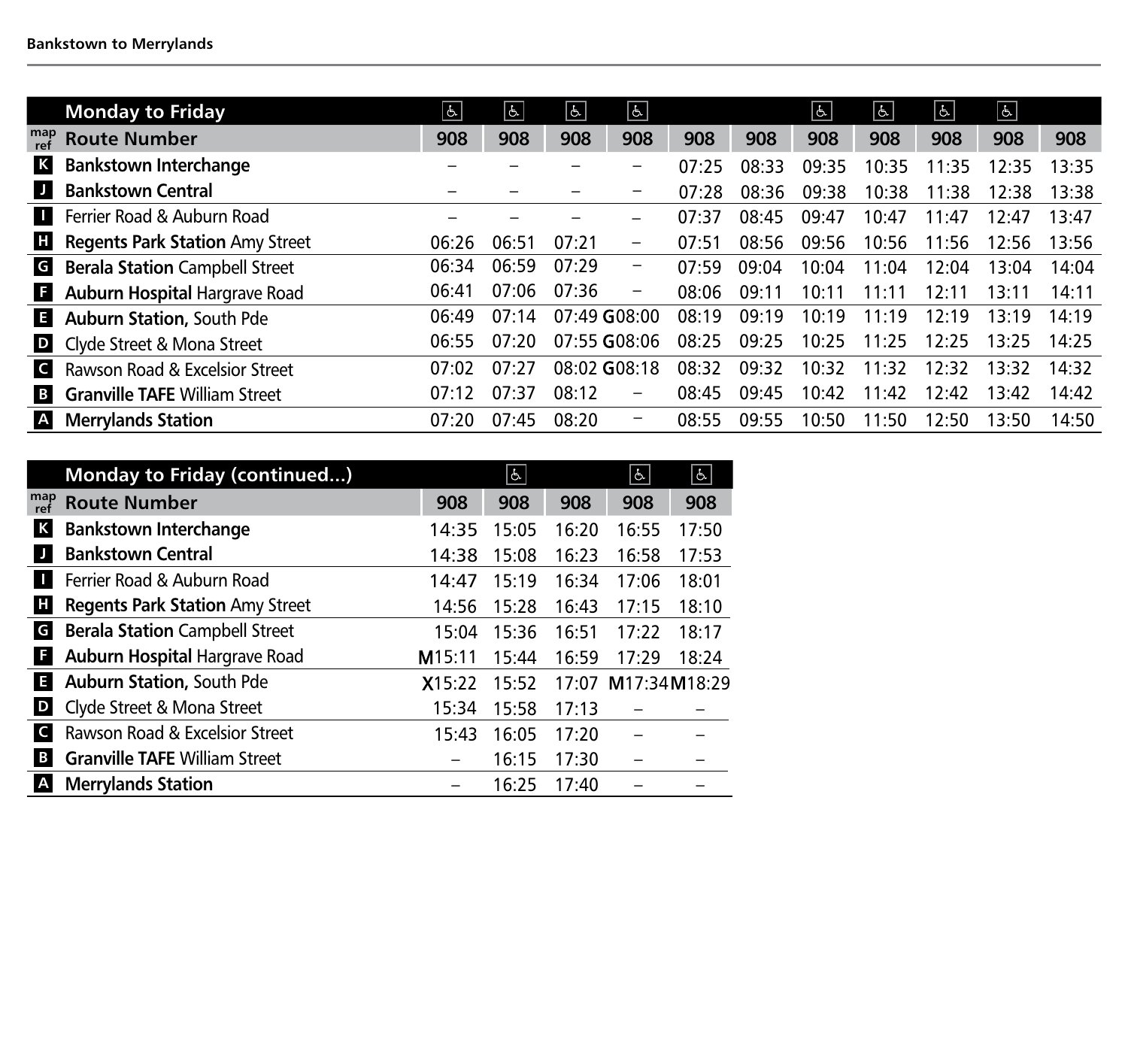|              | Saturday                               | $\mathfrak{S}$ | ا چ   | $\Delta$ | $\overline{b}$ | $\sigma$ | $\frac{1}{2}$ | $\sigma$ | $\sigma$ | $\sigma$                 | $\boxed{6}$              |
|--------------|----------------------------------------|----------------|-------|----------|----------------|----------|---------------|----------|----------|--------------------------|--------------------------|
| map<br>ref   | <b>Route Number</b>                    | 908            | 908   | 908      | 908            | 908      | 908           | 908      | 908      | 908                      | 908                      |
| K            | <b>Bankstown Interchange</b>           | 07:46          | 08:46 | 09:46    | 10:46          | 11:45    | 12:45         | 13:45    | 14:45    | 15:45                    | 16:45                    |
| D.           | <b>Bankstown Central</b>               | 07:49          | 08:49 | 09:49    | 10:49          | 11:48    | 12:48         | 13:48    | 14:48    | 15:48                    | 16:48                    |
| п            | Ferrier Road & Auburn Road             | 07:58          | 08:58 | 09:58    | 10:58          | 11:57    | 12:57         | 13:57    | 14:57    | 15:57                    | 16:57                    |
| н            | <b>Regents Park Station Amy Street</b> | 08:07          | 09:07 | 10:07    | 11:07          | 12:06    | 13:06         | 14:06    | 15:06    | 16:06                    | 17:06                    |
| G            | <b>Berala Station Campbell Street</b>  | 08:15          | 09:15 | 10:15    | 11:15          | 12:14    | 13:14         | 14:14    | 15:14    | 16:14                    | 17.14                    |
| Е            | <b>Auburn Hospital Hargrave Road</b>   | 08:22          | 09:22 | 10.22    | 11.22          | 12:21    | 13:21         | 14:21    | 15:21    | 16:21                    | M17:21                   |
| E            | <b>Auburn Station, South Pde</b>       | 08:30          | 09:30 | 10:30    | 11:30          | 12:29    | 13:29         | 14:29    | 15:29    | 16:29                    | 17.29                    |
| D            | Clyde Street & Mona Street             | 08:36          | 09:36 | 10:36    | 11:36          | 12:35    | 13:35         | 14:35    | 15:35    | 16:35                    | $\overline{\phantom{0}}$ |
| $\mathsf{C}$ | Rawson Road & Excelsior Street         | 08:43          | 09:43 | 10:43    | 11:43          | 12:42    | 13:42         | 14:42    | 15:42    | 16.42                    |                          |
| B            | <b>Granville TAFE William Street</b>   | 08:53          | 09:53 | 10:53    | 11:53          | 12:52    | 13:52         | 14:52    | 15:52    | $\overline{\phantom{m}}$ |                          |
| A            | <b>Merrylands Station</b>              | 09:01          | 10:01 | 11:01    | 12:01          | 13:00    | 14:00         | 15:00    | 16:00    |                          |                          |

|              | <b>Sunday &amp; Public Holidays</b>  | s                        | $\mathfrak{S}$ | န္    | န $\mid$ | $ \mathbf{e} $ | $ \mathbf{e} $ | $ \mathbf{t} $    | $ \epsilon $ | $ \mathbf{t} $ |
|--------------|--------------------------------------|--------------------------|----------------|-------|----------|----------------|----------------|-------------------|--------------|----------------|
| map<br>ref   | <b>Route Number</b>                  | 908                      | 908            | 908   | 908      | 908            | 908            | 908               | 908          | 908            |
| н            | <b>Auburn Hospital Hargrave Road</b> | $\overline{\phantom{0}}$ | 09.51          | 10.21 | 11.21    | 12.21          | 13:21          | 14:21             | 15:21        | 16.21          |
| В.           | <b>Auburn Station, South Pde</b>     | 08:59                    | 09:59          | 10:29 | 11:29    | 12.29          | 13:29          | 14:29             | 15.29        | 16.29          |
| $\mathbf{D}$ | Clyde Street & Mona Street           | 09.05                    | 10.05          | 10:35 | 11.35    |                |                | 12:35 13:35 14:35 | 15.35        | 16.35          |
| $\mathsf{C}$ | Rawson Road & Excelsior Street       | 09.12                    | 10.12          | 10.42 | 11:42    | 12:42          | 13:42          | 14.42             | 15:42        | 16.42          |
| B            | <b>Granville TAFE William Street</b> | 09.17                    | 10.22          | 10.52 | 11.52    | 12.52          | 13.52          | 14.52             | 15:52        |                |
| A            | <b>Merrylands Station</b>            | 09:30                    | 10.30          | 11:00 | 12:00    | 13:00          | 14:00          | 15:00             | 16:00        |                |